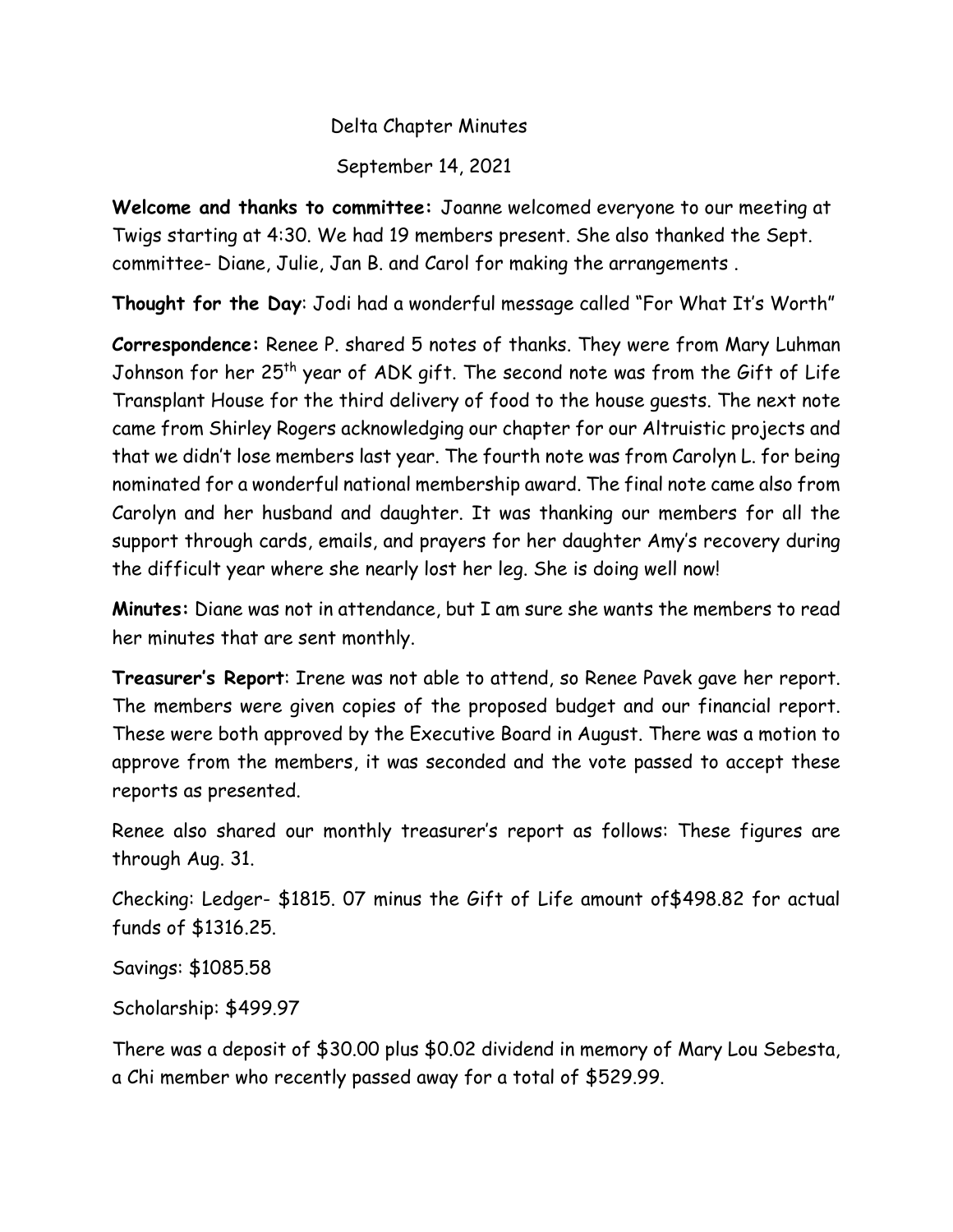State and local dues can be paid to Irene for \$31.00. Make check out to ADK-Delta.

The International dues can be paid online through headquarters or mail a check for \$40.00. Check your email for a message from headquarters to do this before Jan. 1, 2022.

**Altruistic-** Lisa B. has done a wonderful job for our chapter. This month's project is "Join the Journey". If you would like to donate, send your check to Lisa Bolin at

5718 25<sup>th</sup> Ave. NW Rochester, MN 55901

Lisa also shared a card from the Women's Shelter thanking us for monetary donations.

**Fraternal Education**: Ruth Ann and Renee P. shared information about our two governing entities. They are the International Executive Board (IEB) which meets 6 times during the year and the other is the International Chapter which meets 2 times a year. They are the engines that make ADK work!

Our International theme this year is Share the Love.

**Historian**: Cindy not in attendance .

**Website:** Pat J. shared about updates she has made. One of the nice features she has included is when you go to a page with an Altruistic logo, you can click on the logo and it takes you to that organization's site. She is also requesting our members who travel or have interesting hobbies, to send her pictures that she can post on the website for others to get to know that sister. She is also planning on putting scanned historic photos from our archive books. Should be fun to look back!

Our website is: [www.adk-delta.com](http://www.adk-delta.com/)

**Membership**: Again, Carolyn's name was submitted for this national recognition for outstanding membership development. She was given a pin and she was the only for our whole state! Congratulations Carolyn!

**Other Business:** Yearbook- Jean and Jennifer. Jean said that even though we have access to our yearbook information on the website, she and others put together the yearbook into purple folders. It includes the monthly meetings, committee meetings, and the words to our song " Lamp of ADK" and of course the pictorial directory. If you want your folder contact Jean Murphy and she will deliver.